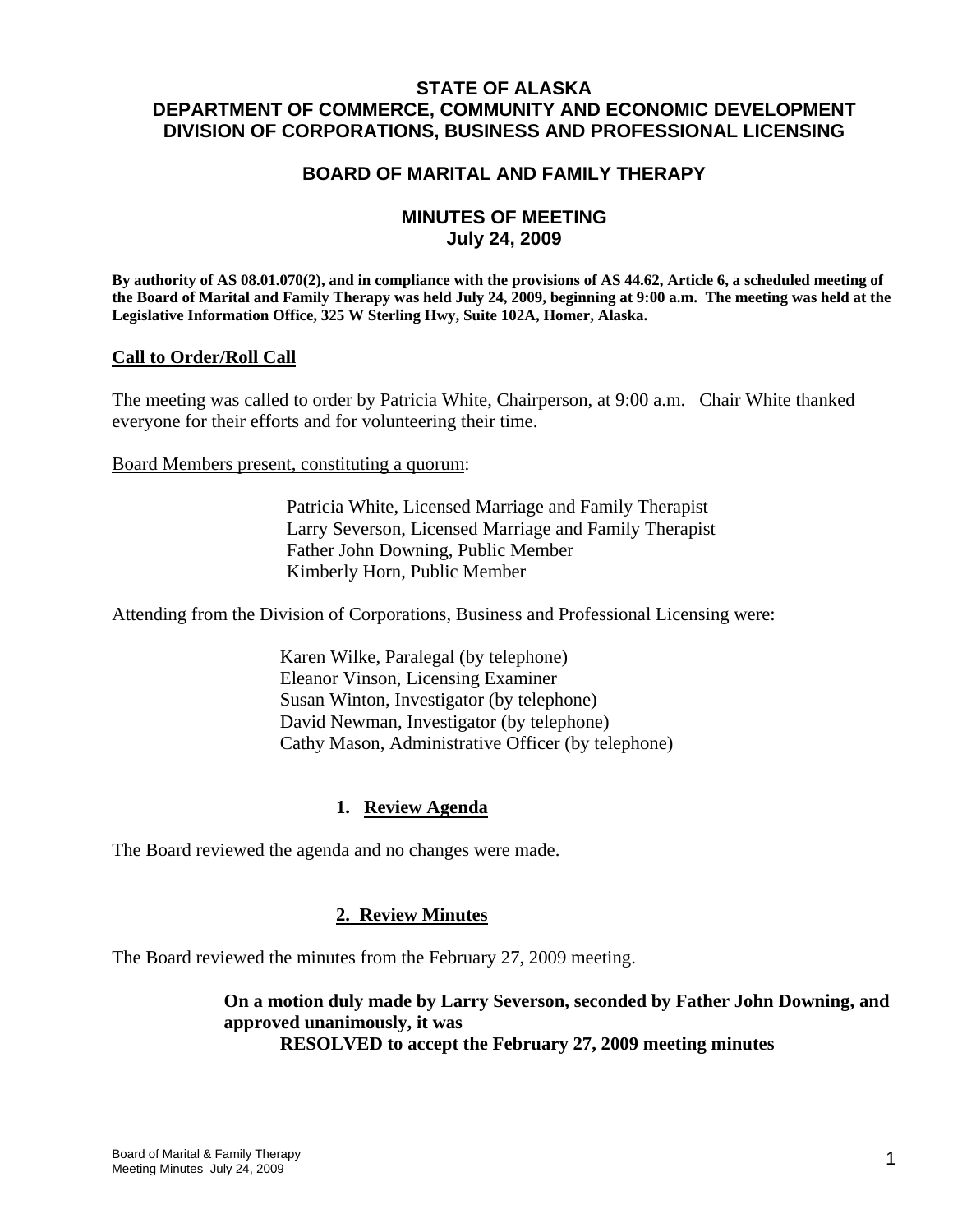## **3. Application and CEU Audit Review**

The Board reviewed applications and continuing education audits.

**On a motion duly made by Larry Severson, seconded by Kim Horn and approved unanimously, it was RESOLVED accept the following applications and reinstatements:**

## **MARITAL AND FAMILY THERAPIST BY CREDENTIAL**

### JAMES JONES

## **MARITAL AND FAMILY THERAPY APPROVED SUPERVISOR**

### KENNITH MCCARTY

### **CEU APPROVAL APPLICATION LIST**

### **AWARE, INC**

An Integrated Approach to Childhood Exposure to Violence and Implications for Early Brain Development 4.0 CEU hours

### **CATHOLIC SOCIAL SERVICES**

Adoption Home Study Writers' Training 16 CEU hours

**CO-OCCURRING DISORDERS INSTITUTE, INC** 

Eating Disorders Revealed 6 CEU hours

### **MFT LICENSE REINSTATEMENT**

RICK CALCOTTE

**On a motion duly made by Father John Dowing, seconded by Kim Horn and approved unanimously, with John Severson abstaining, it was RESOLVED accept the following Continuing Education Audits:**

### **CEU AUDIT APPROVAL**

- TREVIN CAMPBELL
- SEVERSON, LARRY
- THOMAS, SHELLY
- WEBBER, LEON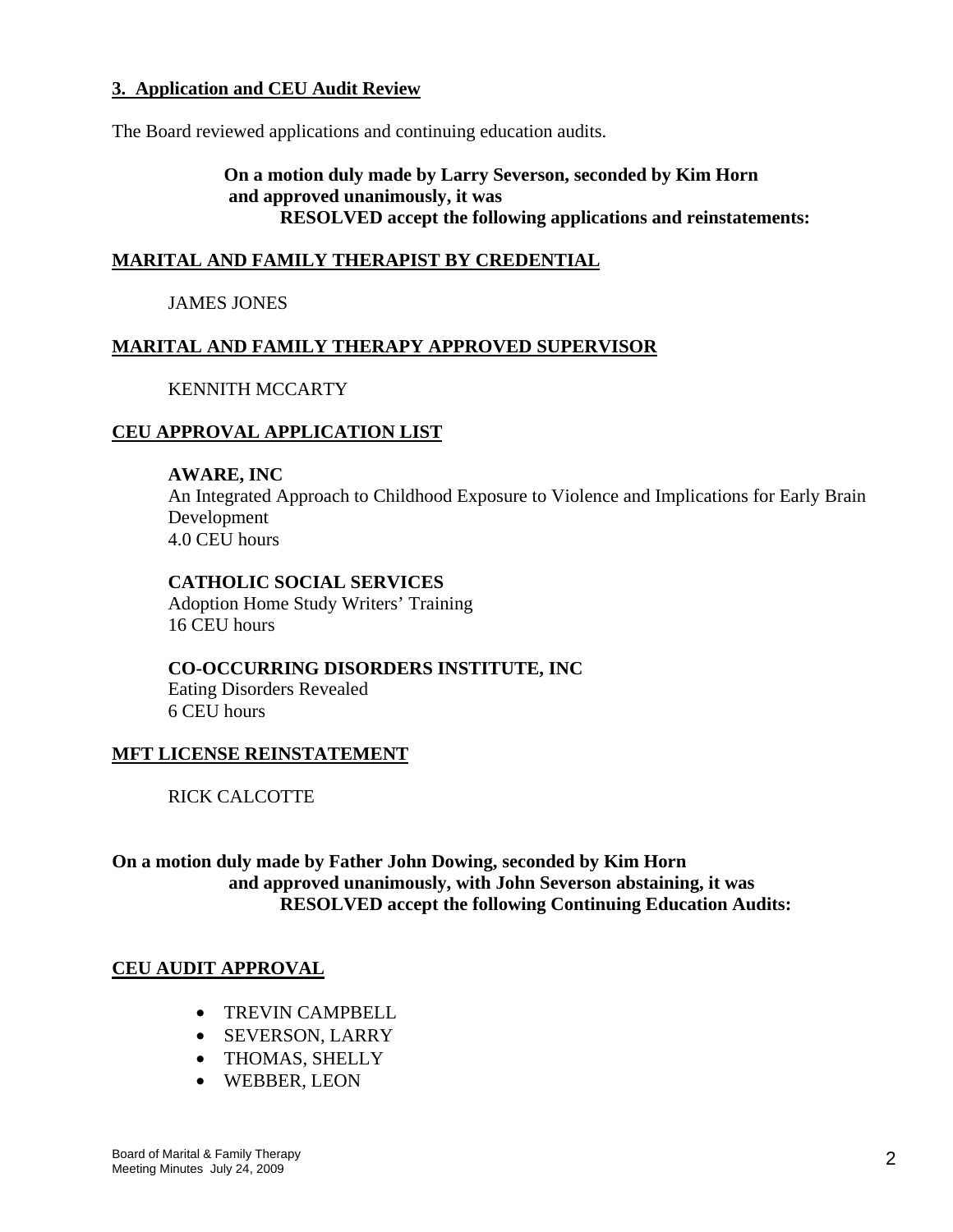# **4. Old Business**

# a. Continuing education providers' approval form update/qualifications for presenters

At the previous meeting, Board Member Larry Severson had distributed the "NBCC Continuing Education Policies and Procedures" and the chair had requested that all members read it and review the current application the Board used for CEU provider approval. The Board discussed revising the current application and made some changes to the form to reflect the concern that the applications were not being filled out as they should.

Member Severson discussed how NBCC has set their criteria for approving qualified instructors and program content at a level that demonstrates a level of standards that are sufficient to be recognized as "NBCC Approved". As a State MFT Board, we are responsible to establish "minimum" standards.

The Board discussed what instructors teach and what levels of education are necessary to meet minimum standards. The following are fundamental areas that the Board decided need to be met:

- Instructors presenting information concerning counseling or the treatment of clients must hold an advanced degree (Masters or higher) in a mental health field.
- Instructors whose topics are related to the professional continuing education of professional counselors/MFTs but **not** directly concerning counseling or the treatment of clients are not required to hold advanced degrees in a mental health fields, but must demonstrate completion of appropriate education and training with regard to the topic presented. The Board will consider such cases on a case-by-case basis.
- Topics must be relevant to the continuing education of professional counselors/MFTs. Programs designed for members of the general public, paraprofessional counselors or lay members of a church or other helping organizations to do counseling of individuals do not qualify for Board approval.

# b. 2004 Legislative Audit Report

The Board had previously requested the 2004 Legislative Audit Report for review. There was no discussion.

# **5. Budget Report**

Administrative Officer Cathy Mason reported to the Board via telephone. She gave the budget report and noted that the accounting previously reported for 2008 was incorrect. Ms. Mason has been working on correcting this information. The Board has a positive balance going into FY2010.

# **6. Public Comment**

There was no public comment.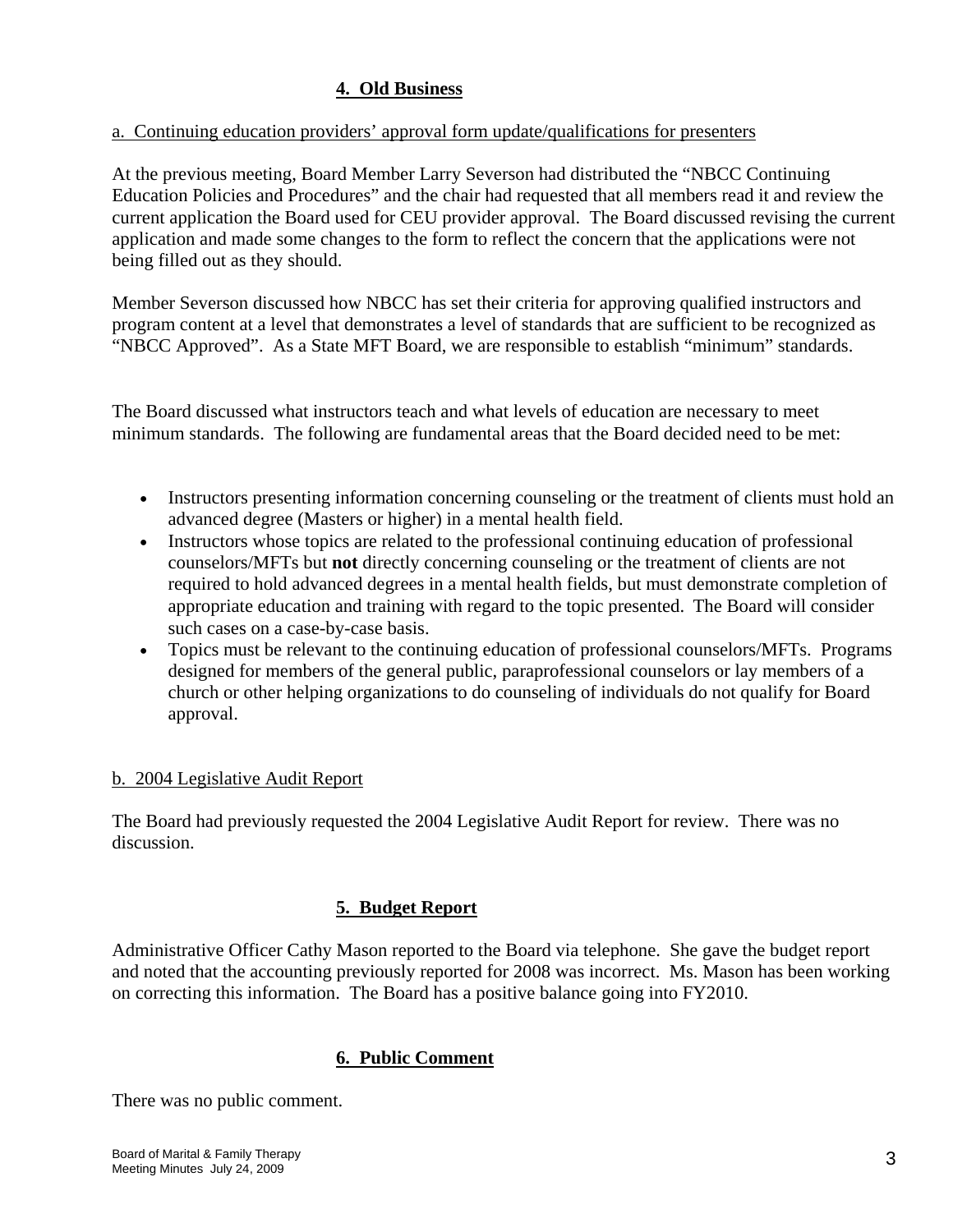# **7. Paralegal Report**

Paralegal Karen Wilke met with the Board to discuss general guidelines for disciplinary sanctions. The Board of Marital and Family Therapy is one of the only Boards in the Division of Corporations, Business and Professional Licensing that does not have specific guidelines for disciplinary sanctions. These sanctions are for memorandums of agreement for a licensee who has failed to meet continuing education requirements identified through the audit process. It lays out requirements to complete deficient CEs; mandatory audits; reprimands; license suspensions; and civil fines.

# **On a motion duly made by Larry Severson, seconded by Kim Horn**

 **and approved unanimously, it was** 

**RESOLVED to adopt the Board of Professional Counselors' disciplinary sanctioning guidelines for licensees who have failed to meet continuing education requirements.** 

**The guidelines include:** 

- **Requiring licensee to complete deficient continuing education**
- **Mandatory audit for next two renewals**
- **Reprimand**
- **License suspension until satisfactory documentation of deficient CE is received**
- **Civil Fine: \$3000 Maximum comprised of two elements** 
	- **1. \$2000 fine for falsification on the renewal application**

**(up to \$1,500 of this amount may be suspended based on gravity of the offense** 

**2. Plus \$100 per credit hour lacking to a \$1000 maximum** 

# **8**. **Investigator's Report**

Investigator Susan Winton joined the meeting via telephone and introduced the Board's new investigator, David Newman. It was reported that there had been one open complaint, for which the inquiry was completed and reviewed and has been closed with no violation. There are no investigations that are on-going, nor any licensees on probation.

# **9. New Business**

# a. Goals and Objectives (year end report)

The Board reviewed last year's goals and objectives and what would go into this year's end of the year report. The following are this year's goals and objectives:

1. The Board will continue to review statues and regulations to be consistent with the practice of marital and family therapy.

2. The Board will continue to work closely with the Division of Occupational Licensing investigative staff in their procedure for investigations and hearings.

3. The Board will continue their affiliation and full membership with the Association of Marital and Family Therapy Regulatory Boards (AMFTRB).

4. The Board will continue to offer the AMFTRB examinations by computer in Alaska.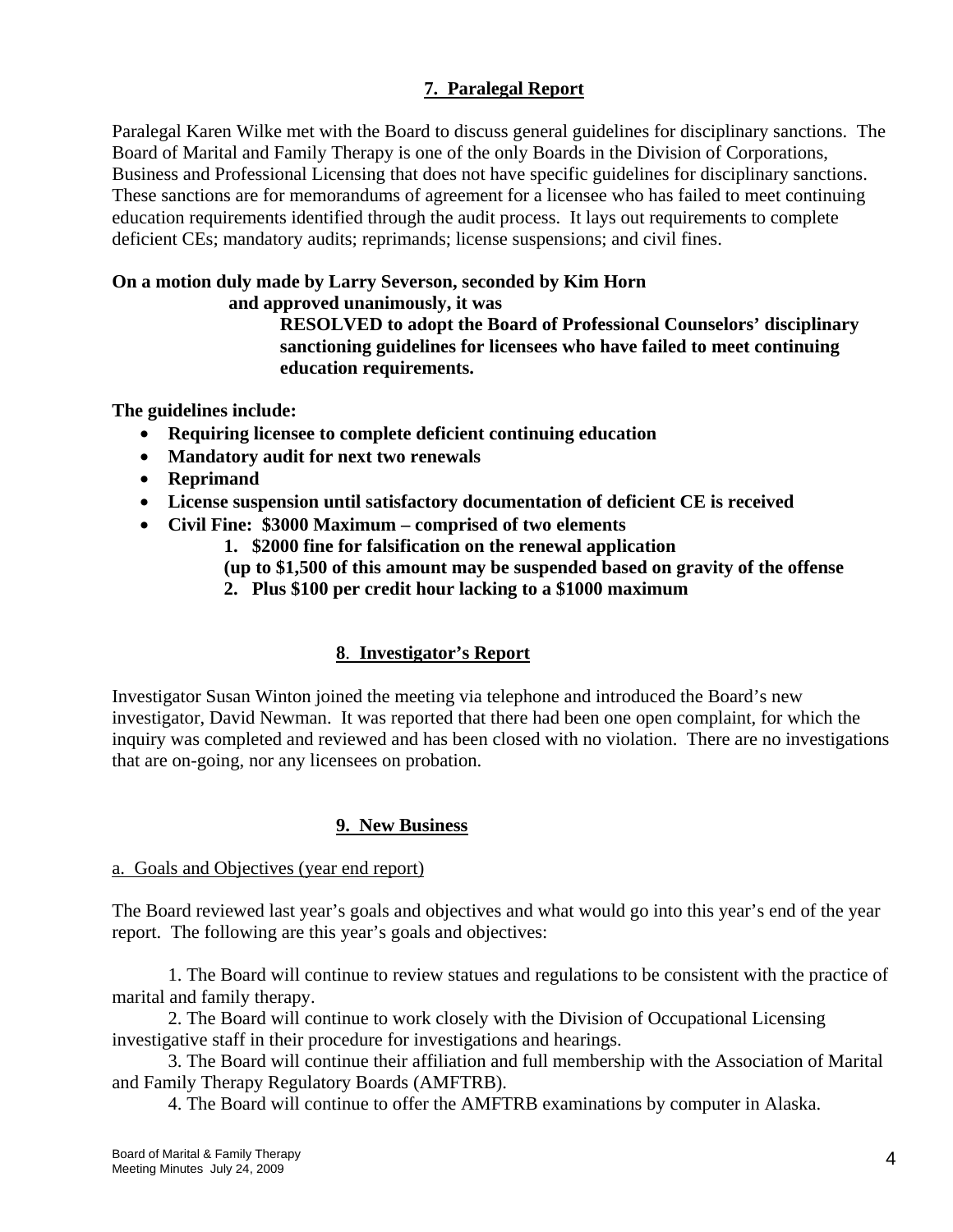5. The Board will continue to work with the Division of Occupational Licensing in reducing

fees.

6. The Board will work on improving the process of approving continuing education, including supervision, and maintaining professional standards for continuing education.

7. The Board will research and consider ways of insuring MFT licensees have knowledge of their statutes and regulations.

8. The Board will continue to review the applications of Marriage and Family Therapists, by credential and examination, and for approved Marriage and Family Supervisors.

 9. The Board will continue to send delegates to national conferences and/or trainings such as the American Association of Marriage and Family Therapist yearly conference.

# b. Distance supervision (possible regulation change)

The question had been raised regarding whether or not the Board wanted to have specific regulations regarding the question of distance supervision (supervision that is not face-to-face) but it was determined that it is covered in the already existing regulation 12 AAC 19.130. SUPERVISED EXPERIENCE.

# c. Preliminary Legislative Audit 2009

Chairperson White discussed information the Legislative Auditors had given her regarding their fiveyear audit and what may be in it. It will not be completed for several months.

# d. FY 2010 Legislative Proposals from Department

The Division had sent out a letter regarding boards that are up for Sunset Review. The Board of Marital and Family Therapy will have a friendly legislator

# e. 50% of CEUs have to be face to face

Father John Downing began the discussion with questions on whether or not it is good to require fifty percent of the continuing education having to be face-to-face. He was referring to the following regulations:

### **12 AAC 19.320. APPROVED CONTINUING EDUCATION ACTIVITIES.** ……

(b) The following continuing education activities are acceptable if they are related to marital and family therapy in accordance with (a) of this section:…..

 (10) completion of a formal correspondence program, video tape program, audio cassette program, or other individual study program; the number of hours of continuing education credit awarded will be determined by the board using the contact hour standards described in 12 AAC 19.310(d)(1), not to exceed one-half of the total contact hours of continuing education required for license renewal under 12 AAC 19.310; ……

There was discussion on whether these courses are more or less effective than face-to-face; experience versus on-line.

The Board determined that there would be no changes at this time to the regulation, but some information would be put on the website to alert people of this regulation (although the regulation is not a new one). It was noted that the renewal form that was mailed out to licensees has the regulation attached to it.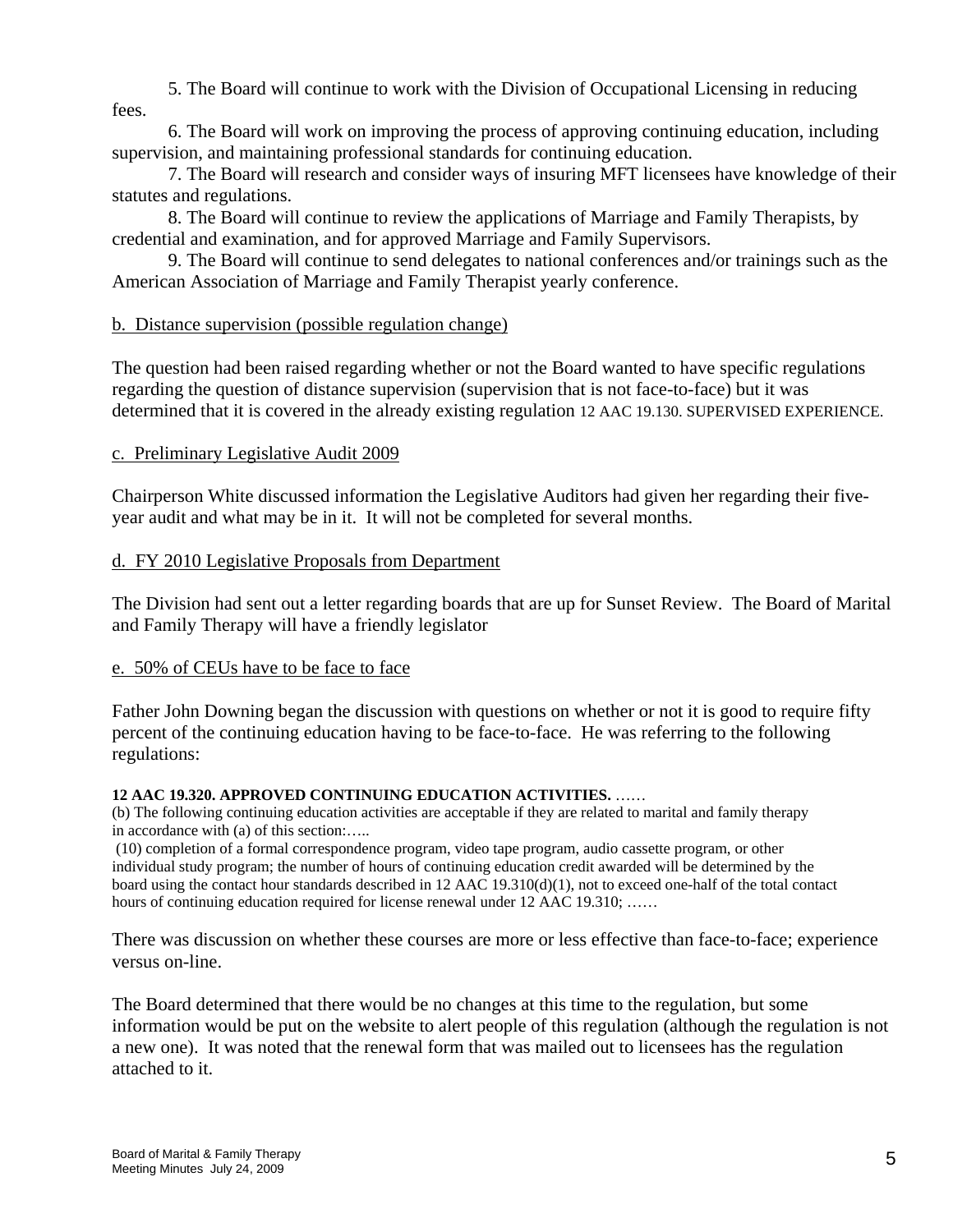# **10. Correspondence**

## a. AAMFT – Formal correspondence program

A question from the American Association of Marriage and Family Therapists regarding CEs Alaska licensees may obtain. They requested clarification on what constitutes a "formal correspondence program" as listed in 12.AAC.19.320. She also wished to know if pod casts could be a "formal correspondence program".

The Board determined that it is a professionally recognized course by such organizations as AAMFT and topics must be relevant to the continuing education of professional counselors/MFTs. Programs designed for members of the general public, paraprofessional counselors or lay member of a church or other helping organizations to do counseling of individuals do not qualify for Board approval.

Pod casts may be a "formal correspondence program" if they follow the rules above.

### b. Broedel – "direct supervision"

Mr. Broedel is deploying to Afghanistan and wished to know if his supervisors could be at Fort Hood and Korea (Alternate to face-to-face) . He also had questions regarding whether or not the approved supervisor had to be a work supervisor, which it does not.

Based on the following statute, the Board approved Mr. Broedel using distance supervision:

12 AAC 19.130. SUPERVISED EXPERIENCE. (a) The board will, in its discretion, approve the supervised experience of an applicant to satisfy the requirements of AS  $08.63.100(a)(3)(B)(vi)$  and  $(C)(ii)$  if the supervisor (1) is approved by the board; and

(2) verifies the applicant's experience on a form provided by the department.

(b) For the purposes of this section, an approved supervisor must

(1) hold a license to practice marital and family therapy in this state or another jurisdiction;

(2) hold a master's or doctorate degree from a regionally accredited educational institution in marital and

family therapy and have practiced marital and family therapy for at least five continuous years; or

(3) be a master's degree or doctorate level mental health professional whose education meets the requirements of AS 08.63.100(a)(3)(B).

# **11. Board Business**

### a. Ethics reports

There were no Ethics reports submitted.

### b. Task List

Larry Severson was to research the national organization's description of university coursework that would fall under "Human Development".

#### c. Schedule next meeting

The Board discussed meeting three times per year. The face to face meetings make it easier to make determinations regarding application. Board members felt it helped to discuss them.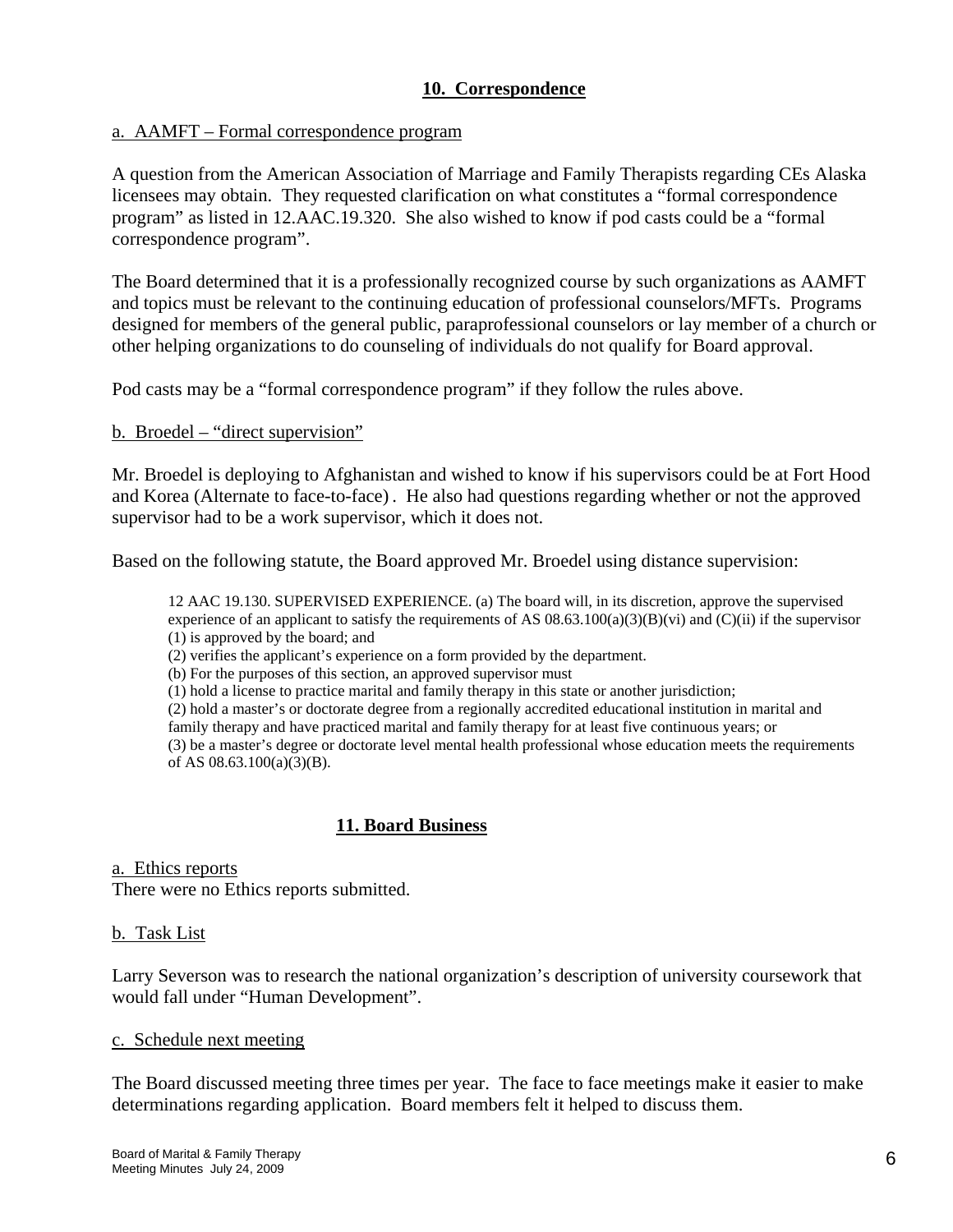# **On a motion duly made by Father John Downing, seconded by, Kim Horn, and approved unanimously, it was RESOLVED to meet three times per year.**

Meeting dates are:

 November 13, 2009 – Fairbanks March 12, 2010 – Juneau July 30, 2010 – Anchorage

d. Sign meeting minutes

The previous Board meeting minutes were signed.

e. Travel Authorizations

The travel authorizations were signed.

#### f. Board travel/conferences

There was discussion regarding future national annual meetings and attendees. It was determined that the Board would send Kim Horn to the AAFTRB meeting in September.

## **On a motion duly made by Father John Downing, seconded by Kim Horn, and approved unanimously, it was RESOLVED to adjourn meeting.**

4:00 p.m. Meeting was adjourned